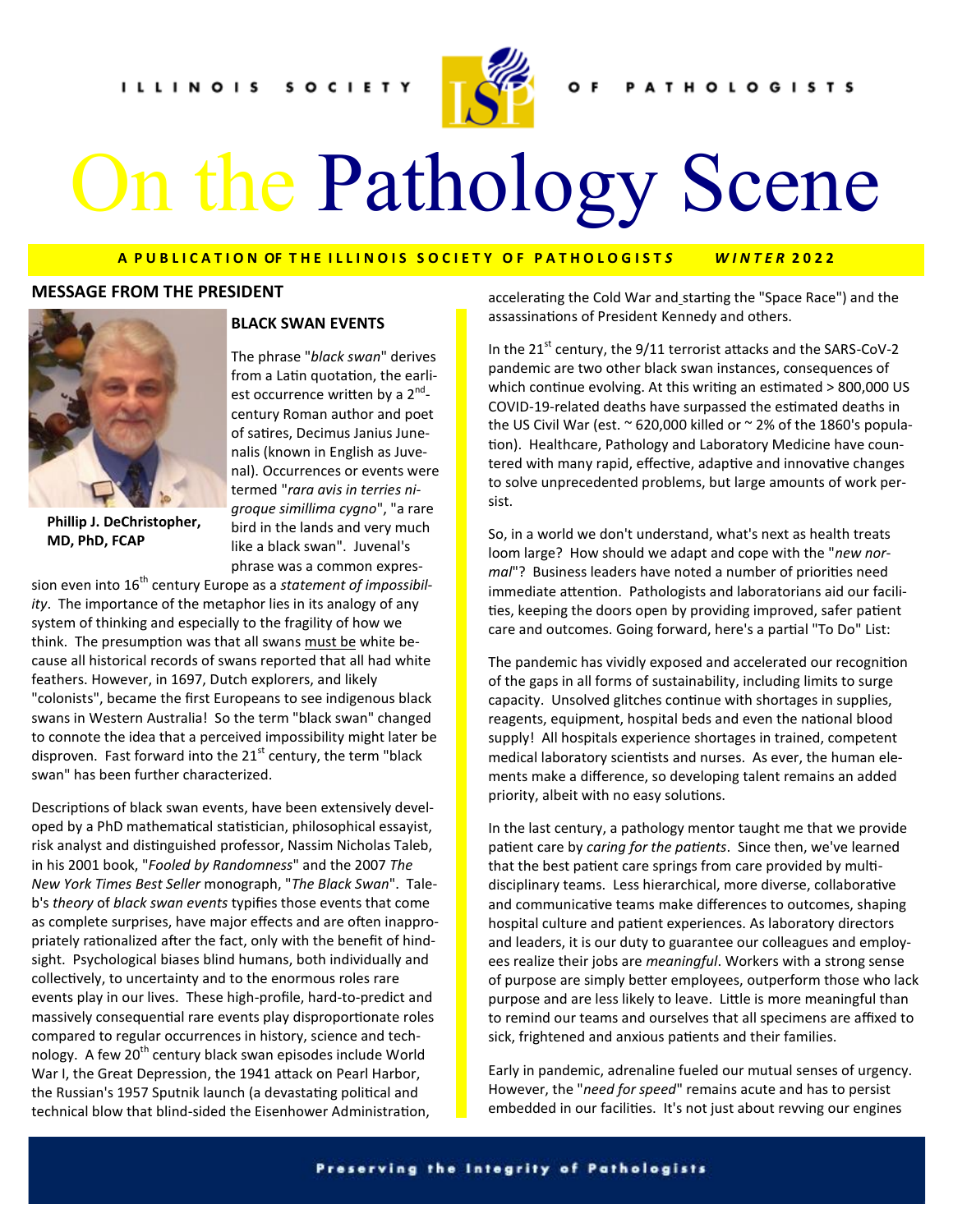faster but about designing our operations and paths of workflow to run more safely, effectively, intelligently aiming to benefit patients.

Everything we do in our daily duties have direct patient care consequences and effects. Finalized solutions to these priorities depend on our making smart decisions, but as yet are "to be announced". I suppose that no one ever promised us that being a Pathologist was going to be an easy job. The ISP membership is welcome to share its thoughts about new effective ideas we laboratorians can implement to effectively help us all to cope with ongoing challenges.

It may seem pedestrian to be worrying about payment when we're focused on COVID's latest mutant , the supply chain problem, and workforce issues! But please know that the ISP is fighting to keep payment coming to pathologists with your dues monies, and you generous donations to Advocacy, As you know, Cigna's update to cease separately reimbursing pathologists for the Professional Component of Clinical Pathology Services (PCCP), intended to be effective November 1, 2021, has been our focus. We have been working closely with our attorneys and Cigna attorneys to help them understand that this denial of payment is in direct conflict with Illinois Law. We have asked Cigna to suspend its plans to implement this new policy in Illinois. Please continue to support ISP with your dues monies and advocacy donations so we can continue to follow this issue. Thank you for all you do!

#### **A PAYMENT WIN FOR THE LAB**

The Senate has passed a bill to delay 2022 Medicare rate cuts for hundreds of lab tests. On December 10th the Senate voted for passage of an end-of year package that seeks to delay 2022 Medicare rate cuts of 15% for nearly 600 clinical laboratory tests slated to kick in January 2022. The passage of the Protecting Medicare and American Farmers from Sequester Cuts Act provides a one-year delay to cuts for many of the most commonly ordered lab tests used to diagnose chronic diseases such as heart disease, diabetes and cancer. American Clinical Laboratory Association (ACLA) has been fighting for years against the 'flawed' implementation of the Protecting Access to Medicare Act (PAMA) of 2014. CMS contends that the rate cuts better reflect market pricing data, [stating](https://www.cms.gov/Medicare/Medicare-Fee-for-Service-Payment/ClinicalLabFeeSched/PAMA-Regulations) on its website, that beginning in January 2018, payments for "most tests equals the weighted median of private payor rates. CMS also stated "the delay in the next round of PAMA cuts will benefit the lab."

#### **EXECUTIVE DIRECTORS REPORT**



We're happy to report that ISP is financially stable and the Advocacy fund, thank you Cigna!, is healthy again. It is supporting ISP's attorney fees to continue talks to Cigna attorneys. Membership continues to grow, we report total membership at 390, compared to 385 in 2020 and 330 in 2019. We are headed in the right direction. Also happy to report that ISP now has Resident in Training Members from Univer-

sity of Chicago, Loyola, Rush, UIC, and Northwestern. **Pamela Cramer**

2022 dues collection will begin in January. Margie Jones, ISP Finan-

cial Manager, will be sending invoices to heads of groups and individuals for renewal. We are happy to report ISP dues have not been raised for two decades. We thank you for supporting your state pathology society



**Margaret Jones**

#### **WELCOME TO NEW RESIDENT BOARD MEMBER**



ISP welcomes Dr. Constantine "Aki" Kanakis, MD, MSc, MLS(ASCP) as the new ISP Resident Board member. Constantine is a resident at Loyola University Medical Center pursuing hematopathology and transfusion-medicine fellowships. He serves on committees for ASCP, CAP, AABB, and Red Cross. He will begin his service to ISP in January 2022. His term is

for 2022 and 2023. Watch for his *Resident's Column* in the ISP Newsletter.

We thank Brandon Zelman, Loyola Residents Program, for his two years of outstanding service and contributions to the ISP. He has set the bar even higher for Residents activities, and we look forward to having him continue engagement with ISP! Thank you Brandon.

#### **Chicago Pathology Society**

If you need to pay dues to the Chicago Pathology Society the information is below:

CPS membership is \$80/year. The year for membership starts in October, but you can register anytime on the website. [Payments | The Chicago Pathology Society](https://url.emailprotection.link/?bj8ftehAGtF2KwIFutJBCoW57rOt1wwzh3Drls-eAk8Pnx6QKZSHD9X1LSfOymGidH7PP3a7GIlvQWdOPORlS7Ozly2HGU45wH-y_UN6ekno7AFusYnkXHxuwFu4uU03o)  You will have to pay online using PayPal.